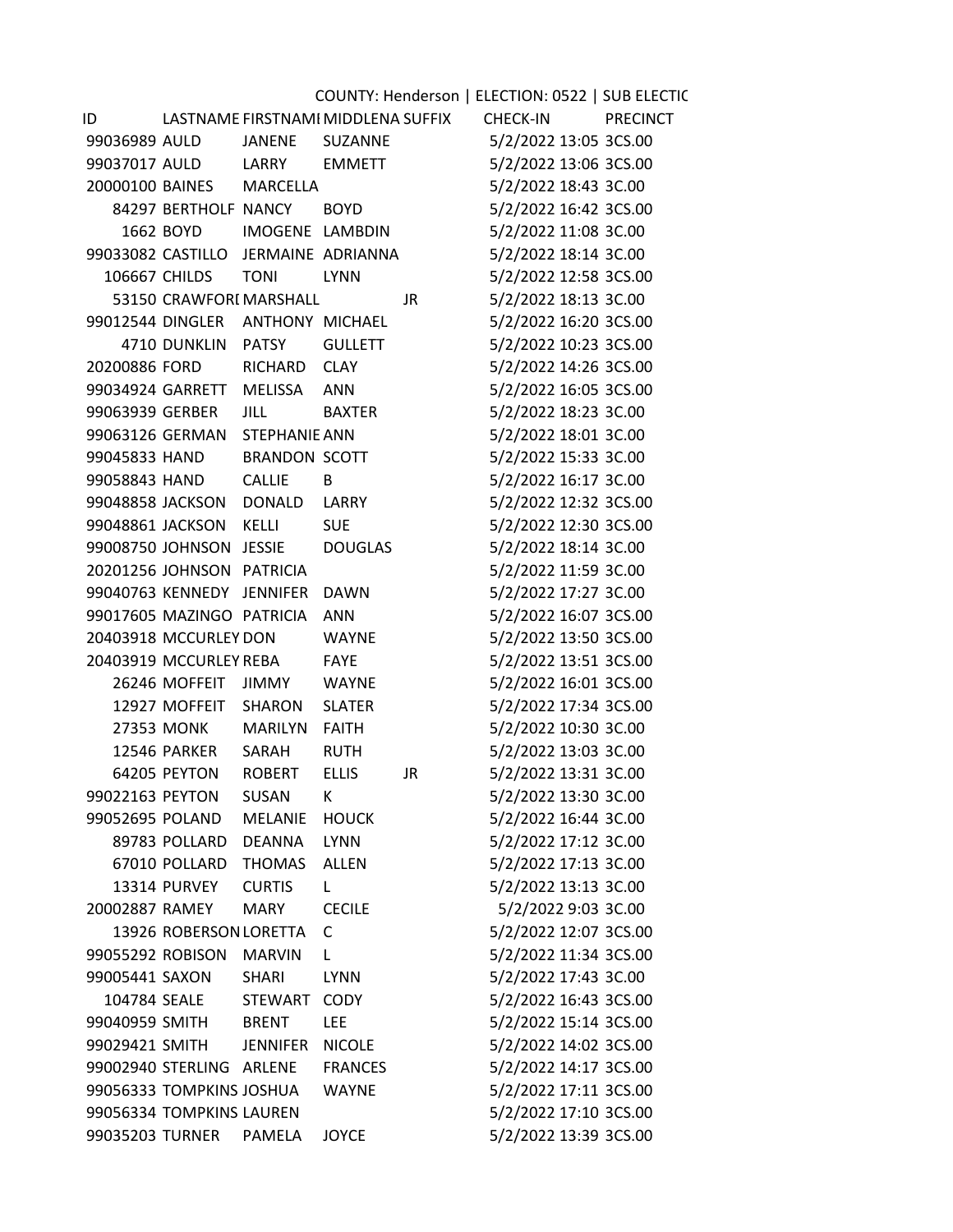| 99035205 TURNER |                           | RANDAL                       | LEE.           | 5/2/2022 13:40 3CS.00 |
|-----------------|---------------------------|------------------------------|----------------|-----------------------|
|                 | 99010559 WALLACE MILTON   |                              | DENARD         | 5/2/2022 8:41 3C.00   |
|                 |                           | 107228 WATKINS TIMOTHY ALVIN |                | 5/2/2022 13:41 3CS.00 |
|                 | 99044834 WILLIAMS ALLISON |                              | <b>BROOKE</b>  | 5/2/2022 17:02 3CS.00 |
|                 | 99044374 WILLIAMS BRYCE   |                              | <b>DAVID</b>   | 5/2/2022 17:35 3CS.00 |
| 99019086 WOLF   |                           | <b>HELEN</b>                 | <b>LUCILLE</b> | 5/2/2022 10:51 3CS.00 |
| 99019087 WOLF   |                           | <b>JAMES</b>                 | <b>RYAN</b>    | 5/2/2022 10:52 3CS.00 |